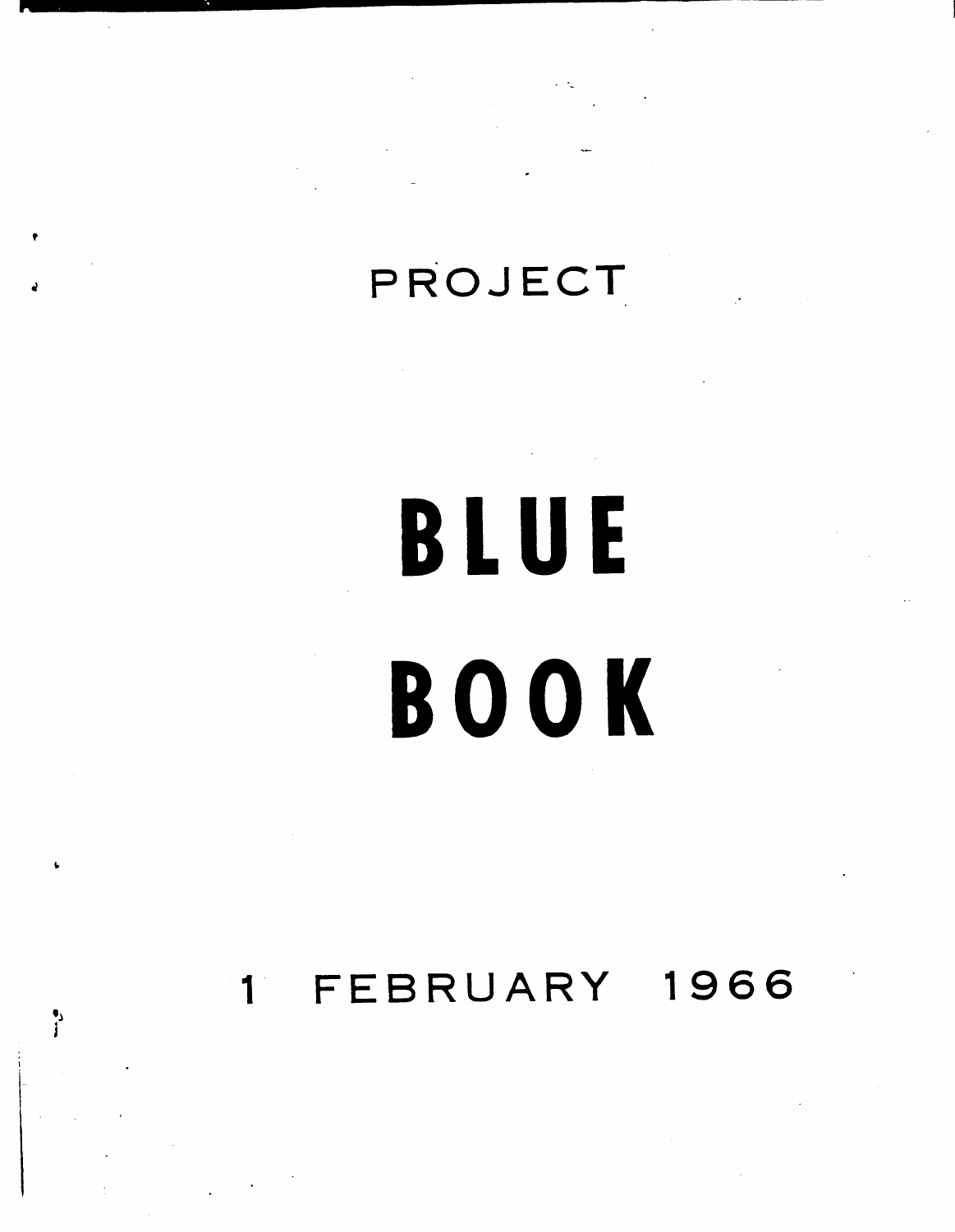#### PROJECT BLUE BOOK

The United States Air Force has the responsibility under the Department of Defense for the investigation of unidentified flying objects (UFOs). The name of this program, which has been in operation since 1948, is Project Blue Book. It has been identified in the past as Project Sign and Project Grudge.

Air Force interest in unidentified flying objects is related directly to the Air Force responsibility for the air defense of the United States. Procedures for conducting this program are established by Air Force Regulation 200-2.

The objectives of Project Blue Book are two-fold: first, to determine whether UFOs pose a threat to the security of the United States; and, second, to determine whether UFOs exhibit any unique scientific information or advanced technology which could contribute to scientific or technical research. In the course of accomplishing these objectives, Project Blue Book strives to identify and explain all UFO sightings reported to the Air Force.

#### HOW THE PROGRAM IS CONDUCTED

The program is conducted in three phases. The first phase includes receipt of UFO reports and initial investigation of the reports. The Air Force base nearest the location of a reported sighting is charged with the responsibility of investigating the sighting and forwarding the information to the Project Blue Book Office at Wright-Patterson Air Force Base, Ohio.

If the initial investigation does not reveal a positive identification or explanation, a second phase of more intensive analysis is conducted by the Project Blue Book Office. Each case is objectively and scientifically analyzed, and, if necessary, all of the scientific facilities available to the Air Force can be used to assist in arriving at an identification or explanation. All personnel associated with the investigation, analysis, and evaluation efforts of the project view each report with a scientific approach and an open mind.

The third phase of the program is dissemination of information concerning UFO sightings, .evaluations, and statistics. This is accomplished by the Secretary of the Air Force, Office of Information.

The Air Force defines an unidentified flying object as any aerial object which the observer is unable to identify.

..

Reports of unfamiliar objects in the sky are submitted to the Air Force from many sources. These sources include military and civilian pilots, weather observers, amateur astronomers, business and professional men and women, and housewives, etc.

Frequently such objects as missiles, balloons, birds, kites, searchlights, aircraft navigation and anticollision beacons, jet engine exhaust, condensation trails, astronomical bodies and meteorological phenomena are mistakenly reported as unidentified flying objects.

The Air Force groups its evaluations of UFO reports under three general headings: (1) identified, (2) insufficient data, and (3) unidentified.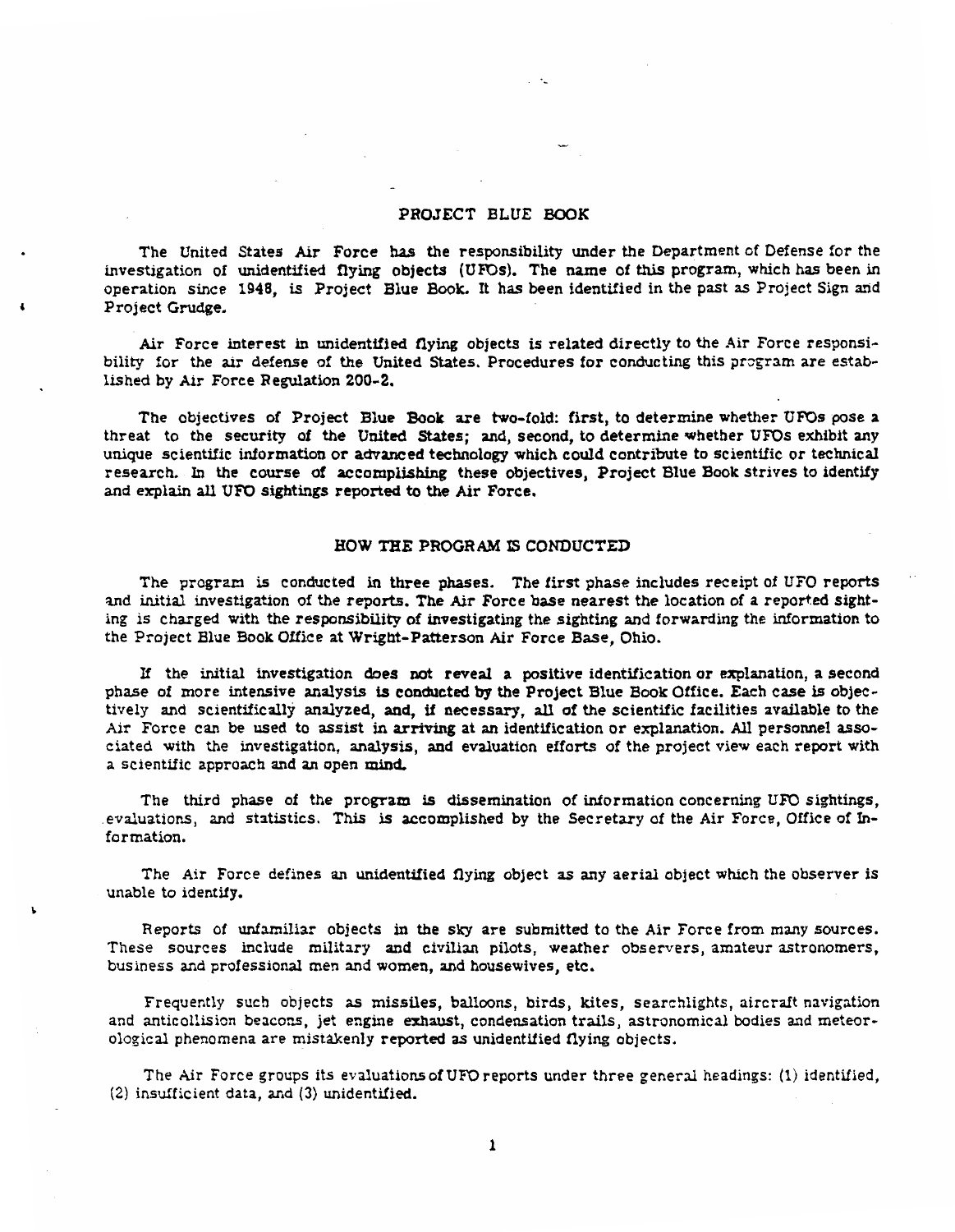Identified reports are those for which sufficient specific information has been accumulated and evaluated to permit a positive identification or explanation of the object.

Reports categorized as Insufficient Data are those for which one or more elements of information essential for evaluation are missing. Some examples are the omission of the duration of the sighting, date, time, location, position in the sky, weather conditions, and the marmer of appearance or disappearance. If an element is missing and there is an indication that the sighting may be of a security, scientific, technical, or public interest value, the Project Blue Book Office conducts an additional investigation and every attempt is made to obtain the information necessary for identification. However, in some instances, essential information cannot be obtained, and no further action can be taken.

The third and by far the smallest group of evaluations is categorized as Unidentified. A sighting is considered unidentified when a report apparently contains all pertinent data necessary to suggest a valid hypothesis concerning the cause or explanation of the report but the description of the object or its motion cannot be correlated with any lmown object or phenomena.

#### TYPES OF UFO IDENTIFICATIONS AND EVALUATIONS

There are various types of UFO sightings. Most common are reports of astronomical sightings, which include bright stars, planets, comets, fireballs, meteors, auroral streamers, and other celestial bodies. When observed through haze, light fog, moving clouds, or other obscurations or unusual conditions, the planets, including Venus, Jupiter, and Mars have been reported as unidentified fiying objects. Stellar mirages are also a source of reports.

Satellites are another major source of UFO reports. An increase in satellites reported as UFOs has come about because of two factors. The first is the increase of interest on the part of the public; the second is the increasing number of satellites in the skies. Positive knowledge of the location of all satellites at all times enables rapid identification of satellite sightings. Keeping track of man-made objects in orbit about the earth is the responsibility of the North American Air Defense Command Space Detection and Tracking System. This sophisticated electronic system gathers complex space traffic data instantly from tracking stations all over the world.

Other space surveillance activities include the use of ballistic tracking and large telescopic cam- . eras. ECHO. schedules are prepared by theNASAGoddardSpace Flight Center at Greenbelt, Maryland, and schedules of the South/North equator crossings are prepared by the Smithsonian Institution at Cambridge, Massachusetts. From the data produced by these agencies, satellites mistakenly reported as UFOs can be quickly identified. Some of these are visible to the naked eye.

Aircraft account for another major source of UFO reports, particularly during adverse weather conditions. When observed at high altitudes and at some distance, aircraft can have appearances ranging from disc to rocket shapes due to the reflection of the sun on their bright surfaces. Vapor or condensation trails from jet aircraft will sometimes appear to glow fiery red or orange when reflecting sunlight. Afterburners from jet aircraft are often reported as UFOs since they can be seen from great distances when the aircraft cannot be seen.

The Project Blue Book Office has direct contact with all elements of the Air Force and the Federal Aviation Agency civil air control centers. All aerial refueling operations and special training flights can be checked immediately. Air traffic of commercial airlines and flights of military aircraft are checked with the nearest control center, enabling an immediate evaluation of aircraft mistakenly reported as UFOs. However, since many local flights are not carried, these flights are probable causes of some reports.

2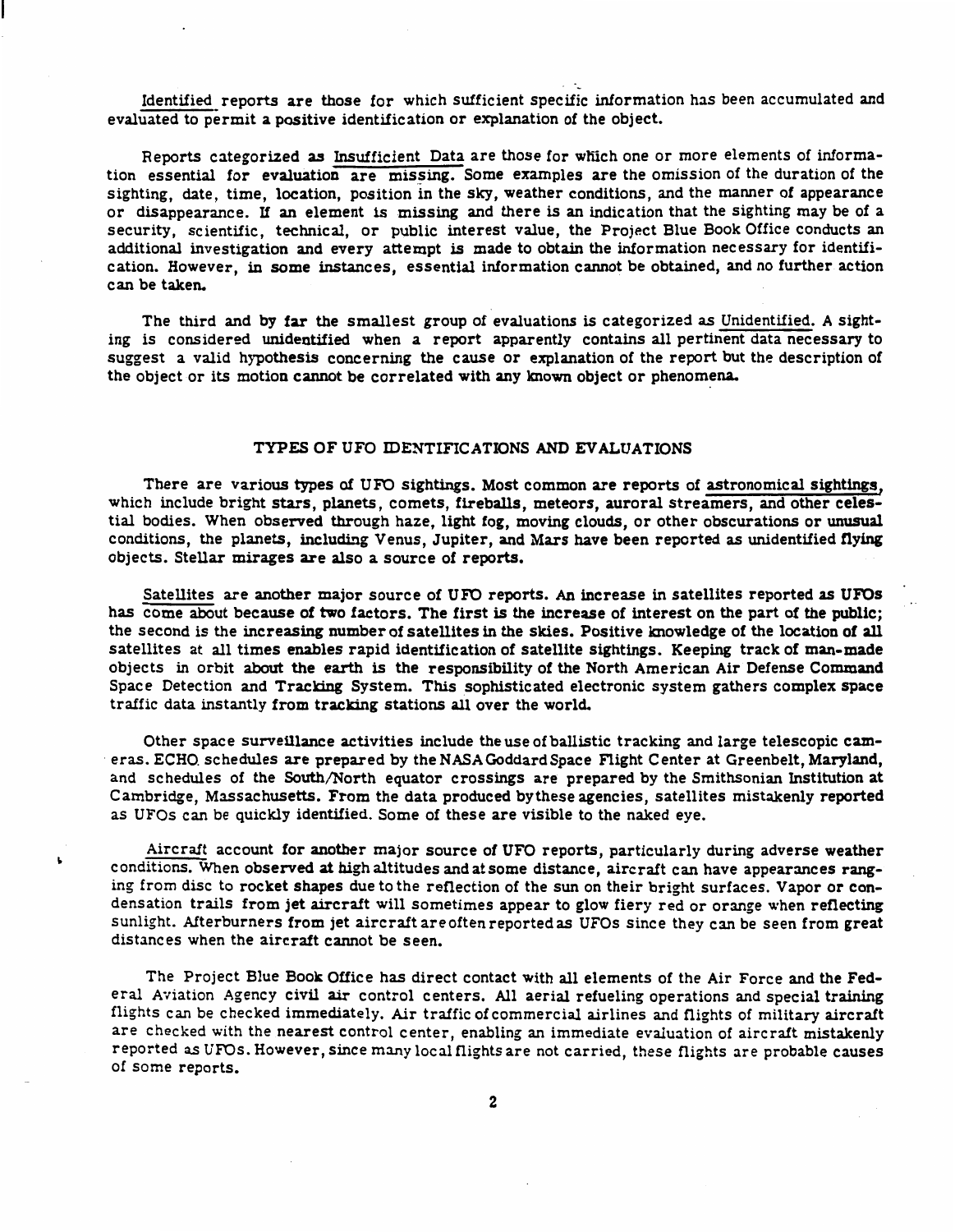Balloons continue to be reported as UFOs. Several thousand balloons are released each day from military and civilian airports, weather stations, and research activities. There are several types of balloons - weather balloons, rawinsondes, radiosondes, and the large research balloons which have diameters up to 300 feet. At night, balloons carry running lights which cause an unusual appearance when observed. Reflection of the sun on balloons at dawn and sunset sometimes produce strange effects. This usually occurs when the balloon, because of its altitudes, is exposed to the sun. Large balloons can move at speeds of over 100 miles per hour when moving in high altitude jet windstreams. These balloons sometimes appear to be flattened on top. At other times, they appear to be saucershaped and to have lights mounted inside the bag itself due to the sun's rays reflecting through the material of the balloon. The Balloon Control Center at Holloman Air Force Base, New Mexico, maintains a plot on all Military Upper Air Research Balloons.

Another category of UFO evaluations labeled Other includes missiles, reflections, mirages, searchlights, birds, kites, spurious radar indications, hoaxes, fireworks, and flares.

Aircraft, satellites, balloons, and the like should NOT be reported since they do not fall within the definition of an unidentified fiying object.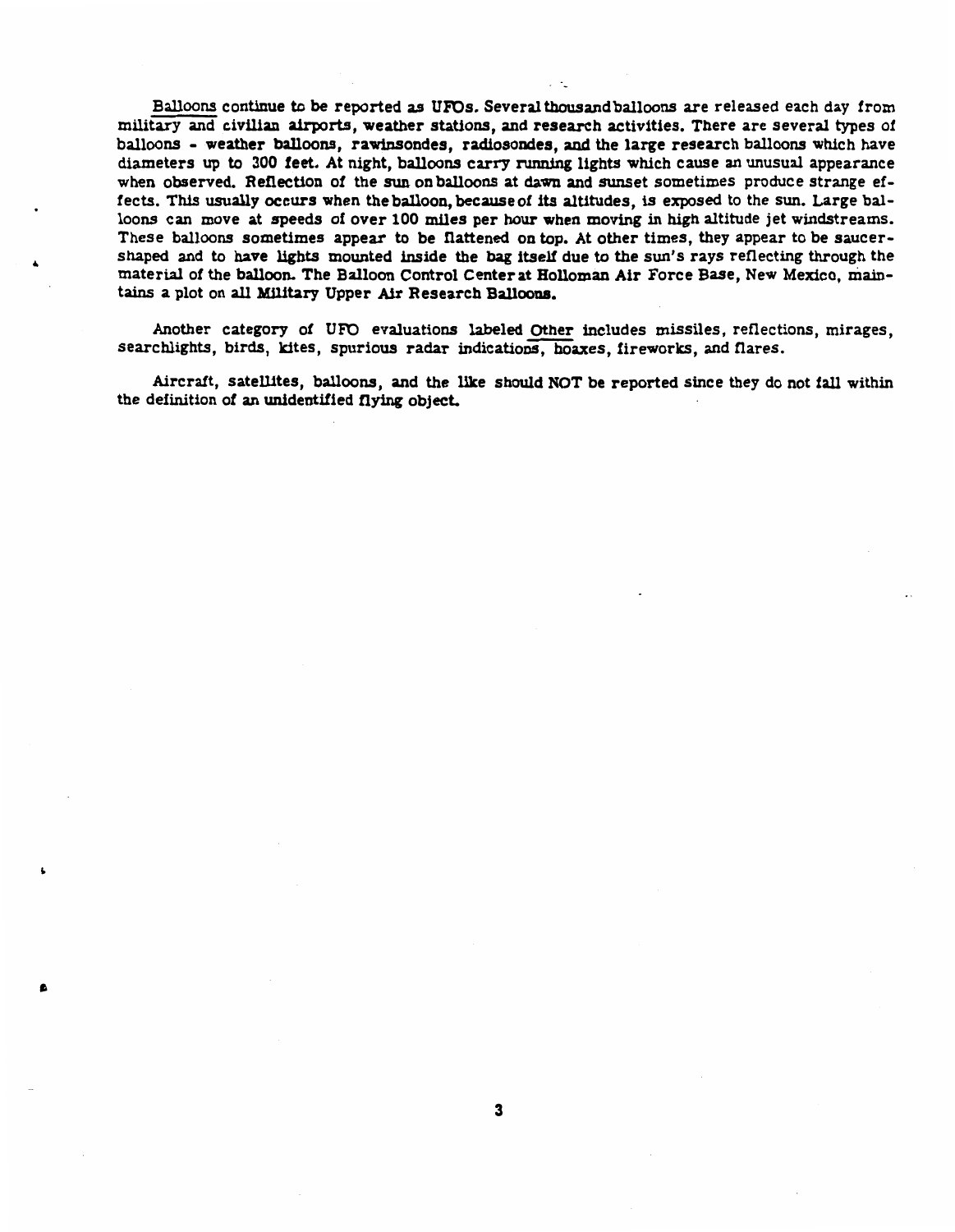#### CONCLUSIONS

To date, the firm conclusions of Project Blue Book are: (1) no unidentified flying object reported, investigated, and evaluated by the Air Force has ever given any indication of threat to our national security; (2) there has been no evidence submitted to or discovered by the Air Force that sightings categorized as unidentified represent technological developments or principles beyond the range of present day scientific knowledge; and (3) there has been no evidence indicating that sightings categorized as unidentified are extraterrestrial vehicles.

The Air Force will continue to investigate all reports of unusual aerial phenomena over the United States. The services of qualified scientists and technicians will continue to be used to investigate and analyze these reports, and periodic reports on the subject will be made.

The former Chairman of the House Armed Services Committee, Mr. Carl Vinson, recently commented on the conduct of the UFO program by the Air Force and stated that Congressional hearings on this subject are unnecessary.

The Air Force does not deny the possibility that some form of life may exist on other planets in the universe. However, to date, the Air Foree has neither received nor discovered any evidence which proves the existence and intra-space mobility of extraterrestrial life. The Air Force continues to extend an open invitation to anyone who feels that he possesses any evidence of extraterrestrial vehicles operating within the earth's near space envelope to submit bis evidence for analysis. Initial contact for this purpose is through the following address:

PROJECT BLUE BOOK INFORMATION OFFICE SAFOI WASHINGTON, D C 20330

Anyone observing what he considers to be an unidentified flying object should report it to the nearest Air Force Base. Persons submitting a UFO report to the Air Force are free to discuss any aspect of the report with anyone. The Air Foree does not seek to limit discussion on such reports and does not withhold or censor any information pertaining to this unclassified program.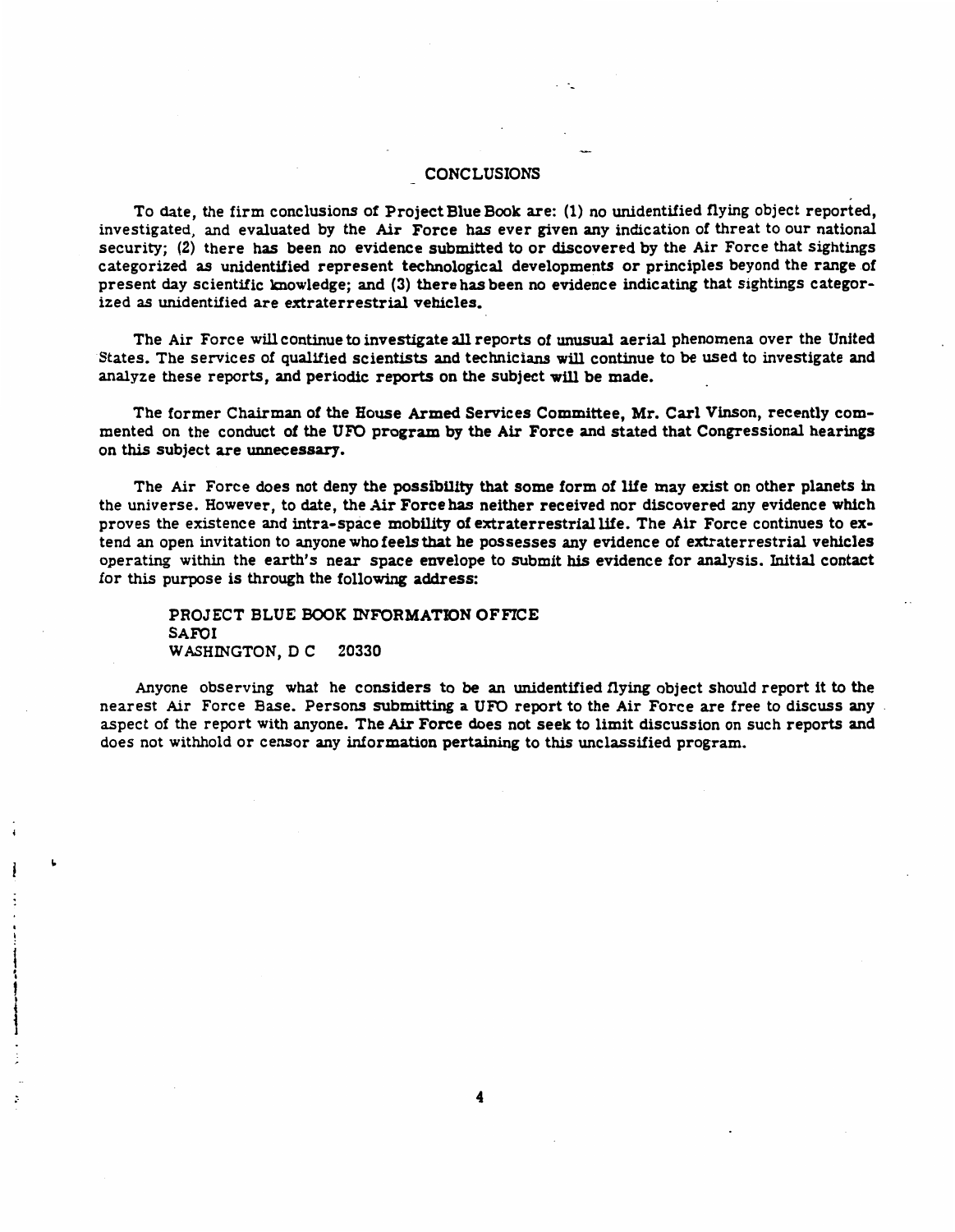#### NON AVAILABILITY OF MATERIALS

The following items are for internal use only and are not available for distribution to the public. These concern internal management and procedures for forwarding UFO reports to the appropriate agency:

#### 1. Air Force Regulation 200-2

#### 2. JANAP 146

The Air Force has no films, photographs, maps, charts, or graphs of unidentified fiying objects. Photographs that have been submitted for evaluation in conjunction with UFO reports have been determined to be a misinterpretation of natural or conventional objects. These objects bave a positive identification.

The Air Force no longer possesses, and thus does not have for distribution, outdated reports on Project Sign, Project Grudge, Blue Book Special Report No. 14, and outdated Project Blue Book press releases. Non-military UFO publications should be requested from the publisher, not the Air Force.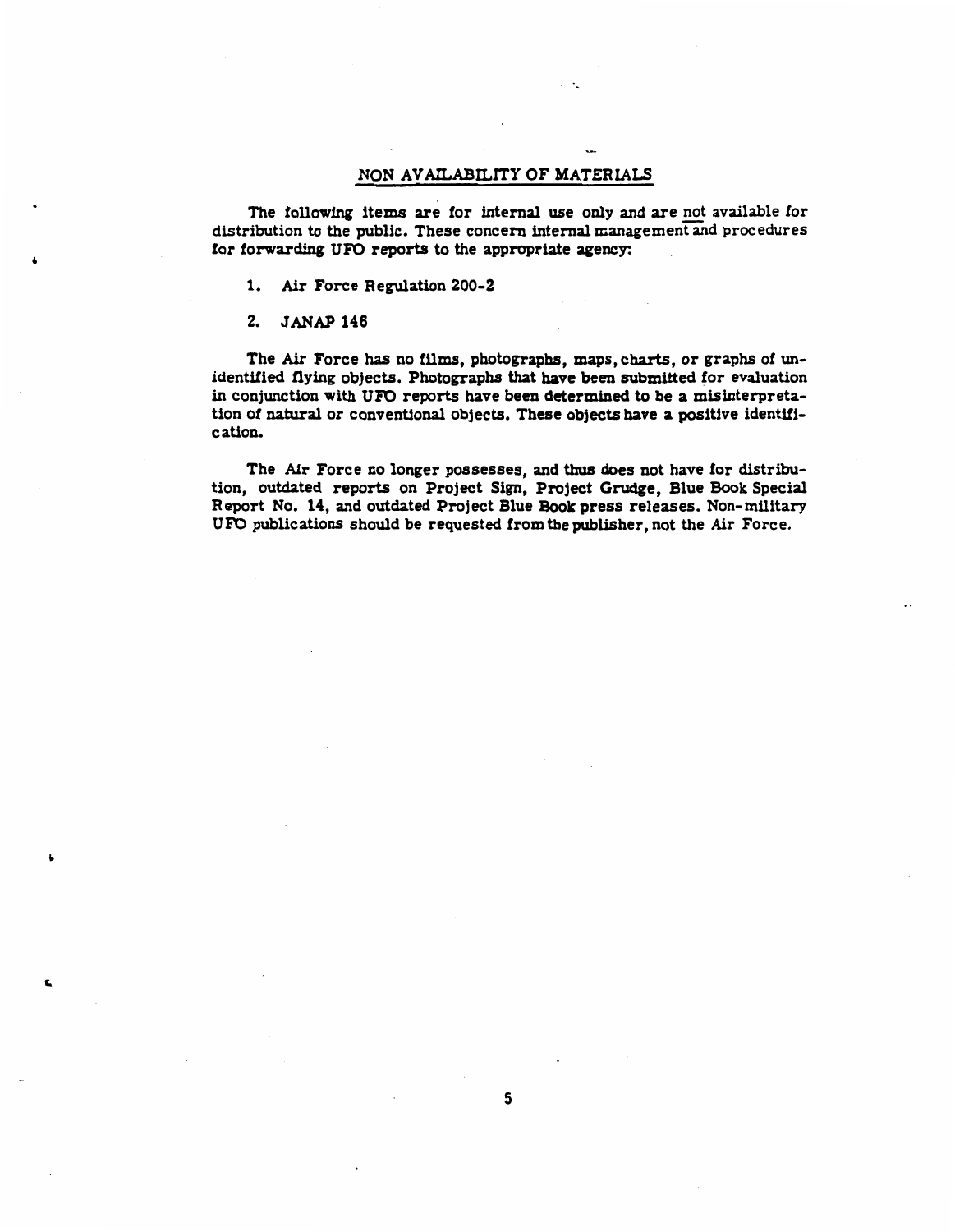#### SUGGESTED READING MATERIAL

Books listed below deal with facts and theories about our solar universe, the sun, planets, comets, meteorites, the universe, stars, constellations and galaxies; telescopes, the computation of time as it relates to astronomy, star maps and charts, and the history of astronomy.

SKY & TELESCOPE, by Sky Publishing Corporation, Harvard College Observatory, Cambridge, Mass. 02138. Monthly Magazine, 60 cents per copy.

WEATHER ELEMENTS, by BLAIR, published Prentice Hall. Has an excellent chapter on often misidentified weather phenomena.

PLANETS, STARS, AND SPACE, by CHAMBERLAIN, JOSEPH M. & NICHOLSON, THOMAS D. An illustrated, non-technical explanation of the earth, planets, stars, and the universe. Prepared in cooperation with the American Museum of Natural History. ·

JUNIOR SCIENCE BOOK OF STARS, by CROSBY, PHOEBE. An easy-to-read, exciting story of what scientists know about the stars, planets, the moon, and the MILKY WAY.

CHALLENGE OF THE UNIVERSE, by HYNEK, J. ALLEN & ANDERSON, NORMAN. Discusses the nature of the universe; astronomy and cosmology, published by Scholastic Press.

THE STORY OF THE STARS, by MALONEY, TERRY. An introduction to the universe; our solar system, our galaxy, and other galaxies. Many interesting illustrated analogies help build concepts of size and distance. Includes references to the Van Allen radiation belts and zodiacal light observation of 1960.

THE WORLD OF FLYING SAUCERS, by MENZEL & BOYD. A scientific examination of the classic UFO reports.

THE MOON, METEORITES. AND COMETS, Dtd 1963, by MIDDLEHURST & KUIPER. Continuous analysis of Soviet moon photos. Chapter on Siberian meteorite and photos or comets computation of various comet orbital photos.

THE NATURE OF LIGHT AND COLOR IN THE OPEN AIR, by MINNAERT, Dover Publications. This is an excellent paperback written in understandable lay language.

METEORS, by OLIVIER. Standard text by foremost authority on meteors.

PHOTOGRAPHIC HISTORY OF MARS, 1905-1961, by SLIPHER, E. C., published by Lowell Observatory.

ANATOMY OF A PHENOMENON, by VALLE, JACQUES.

FIRST MAN TO THE MOON, by VON BRAUN, WERNHER.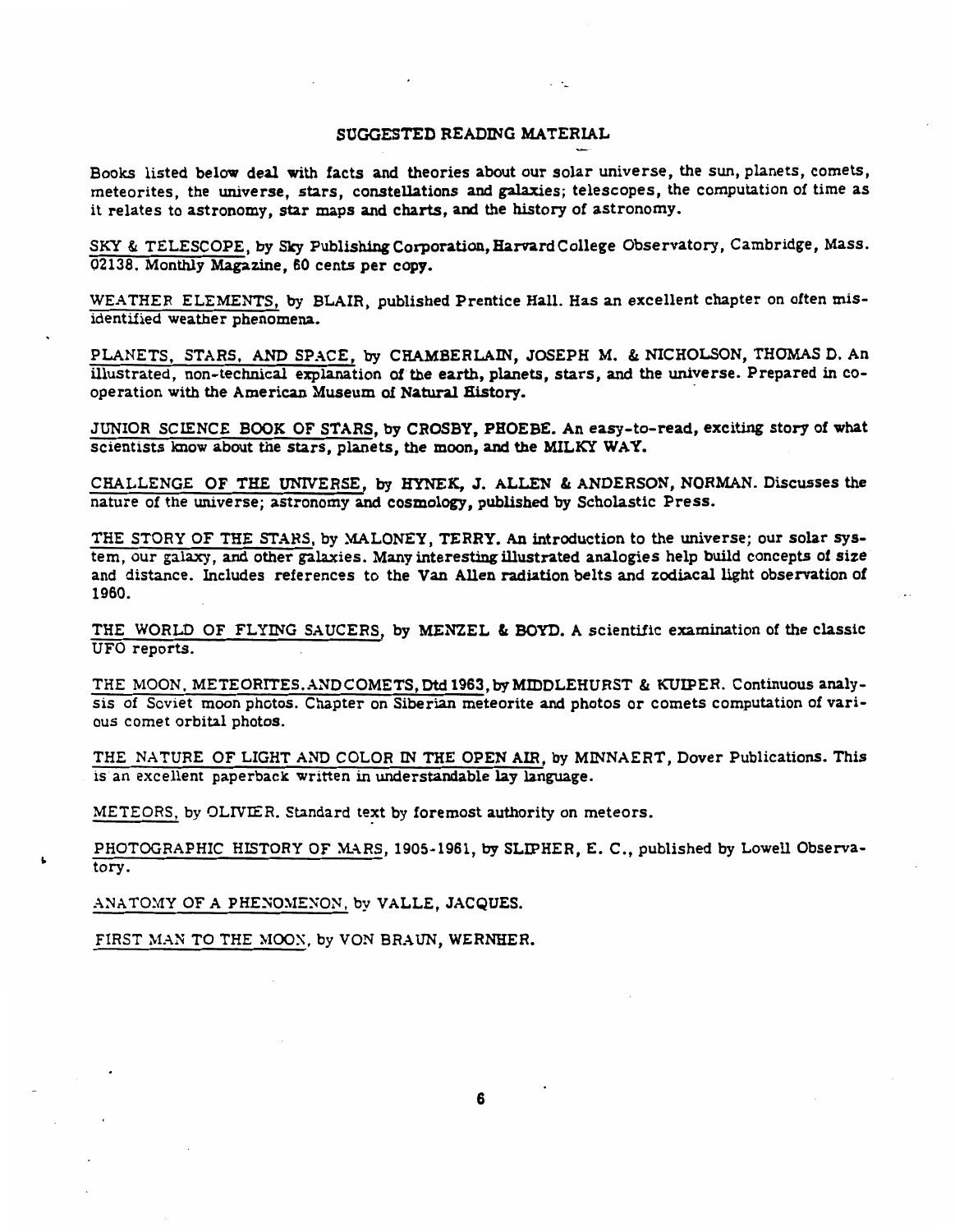## TOTAL UFO (OBJECT) SIGHTINGS

### (Compiled 17 Jan 66)

| <b>TOTAL</b>     |              |                     |
|------------------|--------------|---------------------|
| <b>SIGHTINGS</b> | UNIDENTIFIED | <b>SOURCE</b>       |
| 122              | 12           | <b>Case Files</b>   |
| 156              | 7            | Case Files          |
| 186              | 22           | Blue Book, page 108 |
| 210              | 27           | Case Files          |
| 169              | 22           | <b>Case Files</b>   |
|                  | 303          | Blue Book, page 108 |
| 509              | 42           | Case Files          |
| 487              | 46           | Case Files          |
| 545              | 24           | <b>Case Files</b>   |
| 670              | 14           | Case Files          |
| 1,006            | 14           | <b>Case Files</b>   |
| 627              | 10           | Case Files          |
| 390              | 12           | Case Files          |
| 557              | 14           | Case Files          |
| 591              | 13           | <b>Case Files</b>   |
| 474              | 15           | <b>Case Files</b>   |
| 399              | 14           | Case Files          |
| 562              | 19           | <b>Case Files</b>   |
| 886              | 16           | <b>Case Files</b>   |
| 10,147           | 646          |                     |
|                  | 1,501        |                     |

7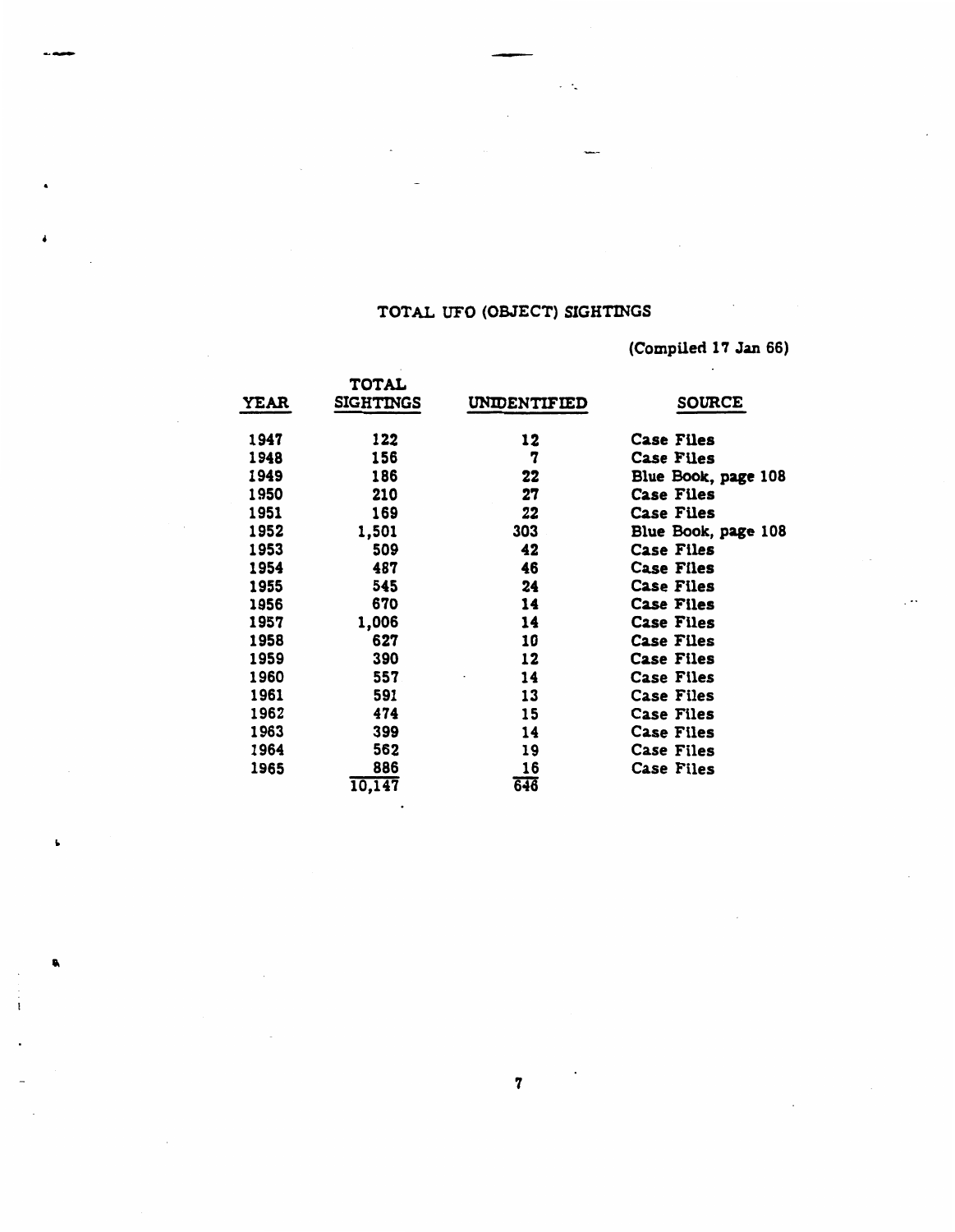#### STATISTICAL DATA FOR YEARS 1953-1964

 $\hat{\mathcal{L}}$   $\hat{\mathcal{L}}$ 

#### TOTAL CASES BY CATEGORY

 $\mathbf{L}$ 

(Compiled 1 Nov 65)

|                             | 1953 | 1954 | 1955      | 1956 | 1957 | 1958 | 1959                    | 1960 | 1961 | 1962 | 1963 | 1984 | <b>TOTAL</b>      |
|-----------------------------|------|------|-----------|------|------|------|-------------------------|------|------|------|------|------|-------------------|
| <b>Astronomical</b>         | 175  | 137  | 135       | 222  | 341  | 231  | 144                     | 235  | 203  | 136  | 85   | 123  | 2167              |
| Aircraft                    | 73   | 80   | 124       | 148  | 218  | 106  | 63                      | 66   | 7    | 68   | 73   | 71   | 1167              |
| <b>Balloon</b>              | 78   | 63   | 102       | 93   | 114  | 58   | 31                      | 22   | 37   | 19   | 28   | 20   | 665               |
| Insufficient Data           | 79   | 103  | 95        | 132  | 191  | 111  | 65                      | 105  | 115  | 94   | 59   | 99   | 1248              |
| Other                       | 62   | 58   | 65        | 61   | 120  | 93   | 75                      | 94   | 77   | 65   | 58   | 88   | 916               |
| Satellite                   | o    | O    | O         | O    | 1    | 18   | O                       | 21   | 69   | 77   | 82   | 142  | 417               |
| Unidentified                | 42   | 46   | 24        | 14   | 14   | 10   | 12                      | 14   | 13   | 15   | 14   | 19   | 237               |
| TOTAL                       | 509  | 487  | 543       | 776  | 1006 | 627  | 300                     | 337  | छा   | T74  | 390  | 582  | $\overline{6617}$ |
| ASTRONOMICAL SIGHTINGS      |      |      |           |      |      |      |                         |      |      |      |      |      |                   |
| Meteors                     | 70   | 92   | 79        | 88   | 179  | 168  | 100                     | 187  | 119  | 95   | 57   | 61   | 1295              |
| <b>Stars and Planets</b>    | 101  | 44   | 52        | 131  | 144  | 56   | 40                      | 45   | 78   | 36   | 23   | 55   | 805               |
| <b>Other</b>                | 4    | 1    | 4         | з    | 18   | 7    |                         | з    | 6    | s    |      | 7    | 67                |
| <b>TOTAL</b>                | 175  | 137  | 135       | 222  | 341  | 231  | 14                      | 235  | 203  | 136  | 73   | 123  | 2167              |
| OTHER CASES                 |      |      |           |      |      |      |                         |      |      |      |      |      |                   |
| Hoaxes, Hallucinations,     |      |      |           |      |      |      |                         |      |      |      |      |      |                   |
| Unreliable Reports and      |      |      |           |      |      |      |                         |      |      |      |      |      |                   |
| <b>Psychological Causes</b> | 15   | 6    | 18        | 16   | 37   | 29   | 14                      | 13   | 17   | 11   | 16   | 34   | 226               |
| <b>Missiles and Rockets</b> |      |      | 1         | 3    | ፡    | 6    | 14                      | 12   | 13   | 9    | 13   | 7    | 83                |
| Reflections                 |      |      |           | 3    | 2    | 7    | 11                      | 9    | 3    |      | ٥    | 2    | 54                |
| Flares and Fireworks        |      |      |           | 6    | 8    | 3    | 5                       |      |      |      | 3    | 7    | 59                |
| Mirages and Prersions       |      | 2    | 4         | 1    | ŧ    | 2    |                         |      |      |      | G    |      | 37                |
| Search and Groundlights     |      | ß    | 14        | 9    | 12   |      |                         |      |      |      |      |      | 81                |
| Clouds and Contrails        |      | 2    | 2         | 1    | 9    |      | 1                       |      | s    |      |      | ٥    | 47                |
| Chaff                       |      | 2    | $\bullet$ | 1    | 2    |      |                         |      | 3    |      |      |      | 27                |
| <b>Birds</b>                |      | 7    | 2         |      | 1    |      | ٥                       |      | 2    | 2    |      |      | 34                |
| Radar Analysis              | 15   |      | 1         |      | 27   | 3    |                         |      | 9    | ٥    |      |      | 87                |
| Photo Analysis              |      |      | 2         |      | 1    | 7    |                         |      | 3    | 2    |      |      | 40                |
| Physical Specimens          |      | 6    | s         | 3    | 5    | 10   | 1                       | 7    |      | 15   |      |      | 70                |
| Satellite Decay             |      | ٥    | o         | o    | ٥    | 1    | ٥                       | ۰    | 3    | 3    |      |      | 23                |
| Other                       |      |      |           |      | 9    | s    | 3                       | 3    |      | 2    |      |      | 48                |
| TOTAL                       | 62   | 38   | 65        | 61   | 120  | 丽    | $\overline{\mathbf{z}}$ | ब्र  | Ŧ    | 73   | -33  | П    | $\overline{916}$  |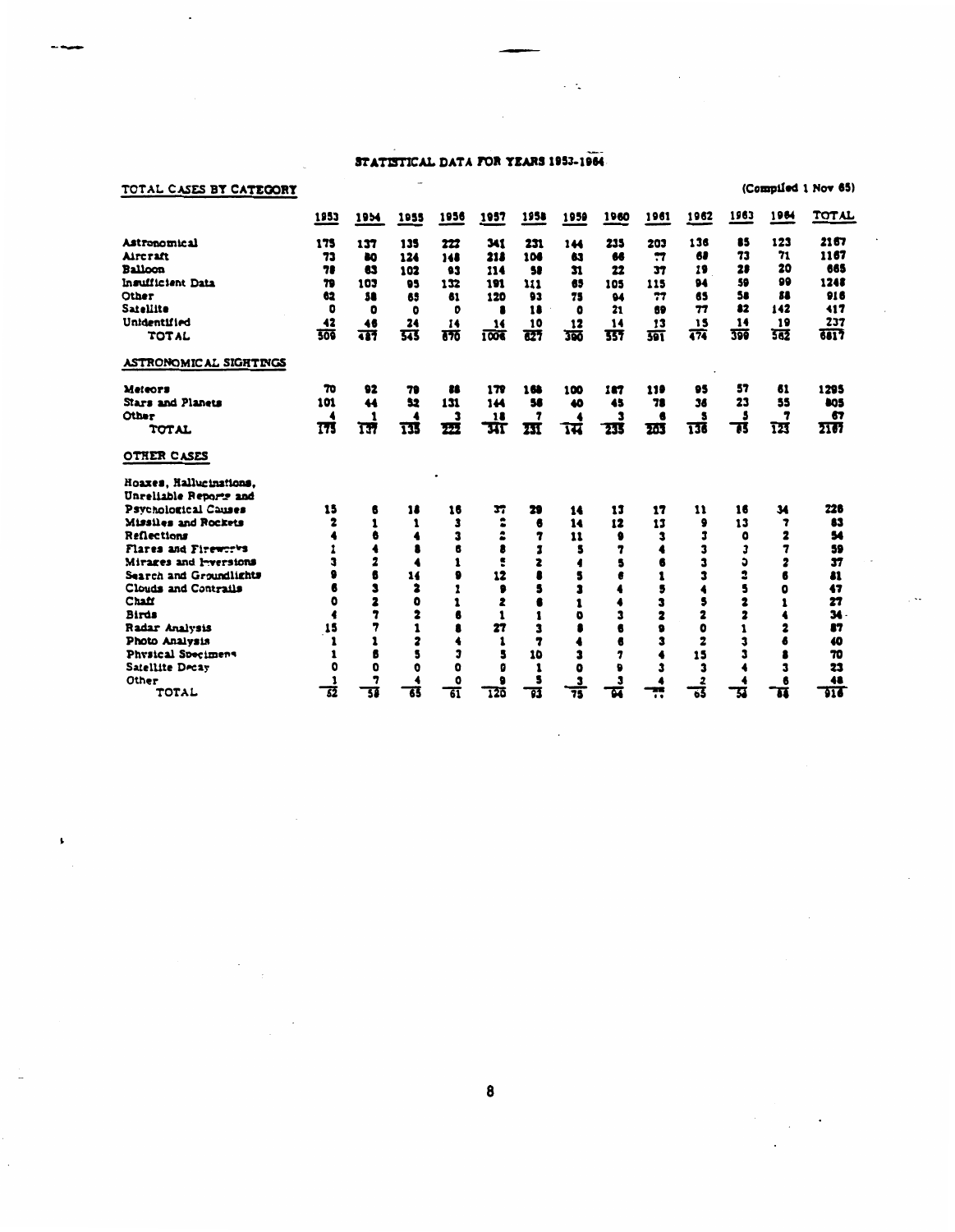#### STATISTICS FOR 1965

 $\ddot{\phantom{1}}$ 

| FEB | MAR | <b>APR</b> | <b>MAY</b> | JUN | JUL | <b>AUG</b> | SEP | OСТ | NOV | <b>DEC</b> | TOTAL |
|-----|-----|------------|------------|-----|-----|------------|-----|-----|-----|------------|-------|
|     | 11  |            |            | 10  | 27  | 82         | 30  | 27  | 22  | 12         | 245   |
|     | 14  | IJ         | ĸ          |     | 32  | 61         | 20  | 13  | 14  |            | 210   |
|     |     |            |            |     |     |            |     |     | 0   |            | 36    |
|     |     |            |            |     | 16  | 24         | 15  |     |     |            | 85    |
|     |     |            |            |     |     | 42         |     | ۰   |     |            | 126   |
|     |     |            | 15         |     | 42  | 41         | 24  |     | ο   |            | 152   |
|     |     |            |            |     |     |            |     | o   |     |            | 16    |
| a   |     |            |            | o   |     |            |     |     |     |            |       |
| 35  |     | 38         |            |     | 135 | 262        | ١Ō  | 70  | 55  |            |       |

(Compiled 18 Jan 1966)

ASTRONOMICAL CASES

ASTRONOMICAL

**INSUFFICIENT DATA** 

**AIRCRAFT** 

**BALLOON** 

SATELLITE

PENDING TOTAL

UNIDENTIFIED

**OTHER** 

**JAN** 

10

 $\overline{\mathbf{u}}$ 

 $\mathbf 3$ 

 $\pmb{\mathsf{s}}$ 

 $\overline{\mathbf{u}}$ 

 $\ddot{\bullet}$ 

 $\pmb{1}$  $\frac{0}{45}$ 

|                   | <b>JAN</b>         | <b>FEB</b>    | <b>MAR</b> | <b>APR</b> | <b>MAY</b> | JUN | JUL                                                                       | <b>AUG</b>     | <b>SEP</b>                    | OCT | NOV            | <b>DEC</b> | TOTAL           |
|-------------------|--------------------|---------------|------------|------------|------------|-----|---------------------------------------------------------------------------|----------------|-------------------------------|-----|----------------|------------|-----------------|
| Meteors           |                    |               |            |            |            |     | 14                                                                        | 26             | 13                            |     |                |            | 101             |
| Stars and Planets |                    |               |            |            |            |     | 10                                                                        | 55             | 16                            | 20  | 13             |            | 135             |
| Other<br>TOTAL    | $\mathbf{a}$<br>10 | $\frac{1}{8}$ |            |            |            |     | $\frac{0}{11}$ $\frac{0}{4}$ $\frac{0}{2}$ $\frac{1}{10}$ $\frac{34}{27}$ | $\frac{1}{62}$ | $\frac{1}{30}$ $\frac{1}{27}$ |     | $\frac{0}{22}$ | 12         | $\frac{9}{245}$ |

(1) Solar Image (b) Moon (c) Sun (d) Reflected Moonlight, Parhelia, Moon (e) Reflected Moonlight (f) Comet Ikeya-Seki

#### OTHER CATEGORY

ł.

ς,

|                          | JAN | FEB | <b>MAR</b> | <b>APR</b> | <b>MAY</b> | JUN | JUL | <b>AUG</b> | <b>SEP</b> | OCT | <b>NOV</b> | DEC | TOTAL |
|--------------------------|-----|-----|------------|------------|------------|-----|-----|------------|------------|-----|------------|-----|-------|
| Hoaxes, Hallucinations,  |     |     |            |            |            |     |     |            |            |     |            |     |       |
| Unreliable Reports and   |     |     |            |            |            |     |     |            |            |     |            |     |       |
| Psychological Causes     | 5   |     |            |            |            |     |     | 12         |            |     |            |     | 34.   |
| Missiles and Rockets     |     |     |            |            |            |     |     |            |            |     |            |     | 10    |
| Reflections              |     |     |            |            |            |     |     |            |            |     |            |     |       |
| Flares and Fireworks     |     |     |            |            |            |     |     |            |            |     |            |     |       |
| Mirages and Inversions   |     |     |            |            |            |     |     |            |            |     |            |     |       |
| Search and Ground Lights |     |     |            |            | o          | o   |     |            | O          | o   |            |     |       |
| Clouds and Contrails     |     |     |            |            |            |     |     |            |            |     |            |     |       |
| Chaff                    |     |     |            |            |            |     |     |            |            |     |            |     |       |
| Birds                    |     |     |            |            |            |     |     |            |            |     |            |     |       |
| Physical Specimens       |     | lc  |            |            |            |     |     | 1r         | ıw         |     |            |     |       |
| Radar Analysis           |     |     |            | 1e         |            |     |     | 3gmn       |            | 1m  |            |     |       |
| Photo Analysis           |     |     | 241        |            | 1d         | u   | 2kj | 5x         | 11         |     |            |     |       |
| Satellite Decay          | ۰   |     |            |            | o          |     | ٥   | 2          | O          |     |            |     |       |
| Miscellaneous            | 22b |     |            | 2Ы         |            | 11  |     | 4 sbbb     |            | ıħ  | 3tuv       |     |       |
| TOTAL                    | π   |     |            |            |            |     |     | 42         |            |     |            |     | 126   |

(a) Tracer Bullets (b) Misinterpretation of Conventional Objects (c) Metal Ball (d) Developer Smear (e) Anomalous Propagation (f) Kites (g) Electronic Counter Measures (h) Debris in Wind (j) No Image on Film (k) Poor Photo Process (l) Free Falling Object (m) False Targets (n) Weather Returns (p) Emulsion Flaws (r) Plastic Bags (s) Man on Ground (t) Lightning (u) Chemical Trails from Research Rocket (v) Missile Launch Activity (w) Gourd

9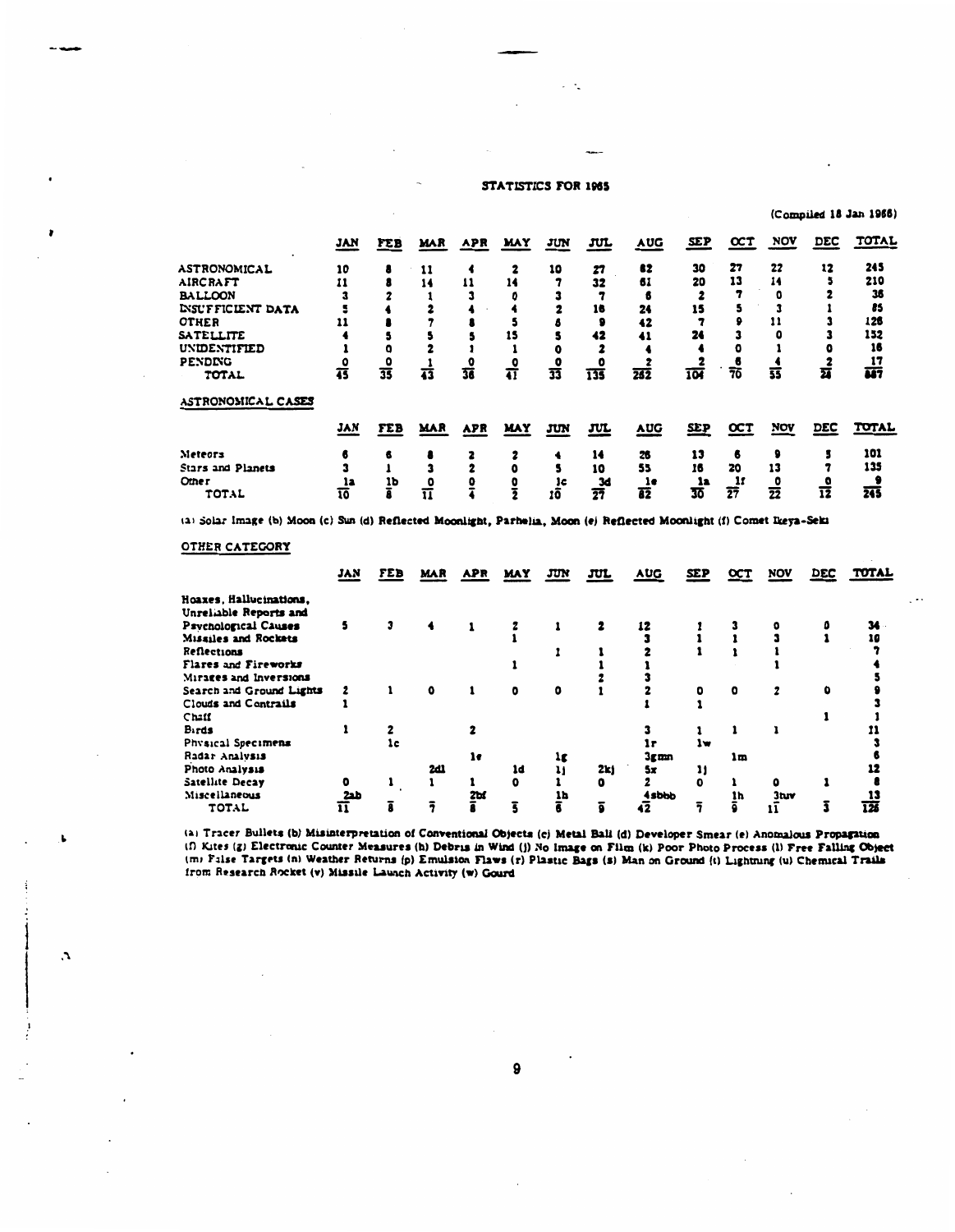#### FIREBALL REPORT-

Persons observing a fireball or meteor should report the information to the American Meteor Society. The information desired is contained below.

A very brilliant meteor or fireball 1s reported to have passed in your vicinity on  $\dots$ at the hour of ...... Will you please answer as fully as possible the following questions, which are asked on bebalf of the American Meteor Society in order that permanent records of such phenomena may be obtained. When these reports are published each contributor whose report is fairly complete will be mentioned, if possible, and due credit given. It is only by the help of those who can give personal information that data can be secured for the computation of the orbita of meteors. These data are of great scientific value and all reasonable efforts should be made to obtain them. You will be unable probably to answer all questions below, but answer those you can, as they may be of the greatest importance.